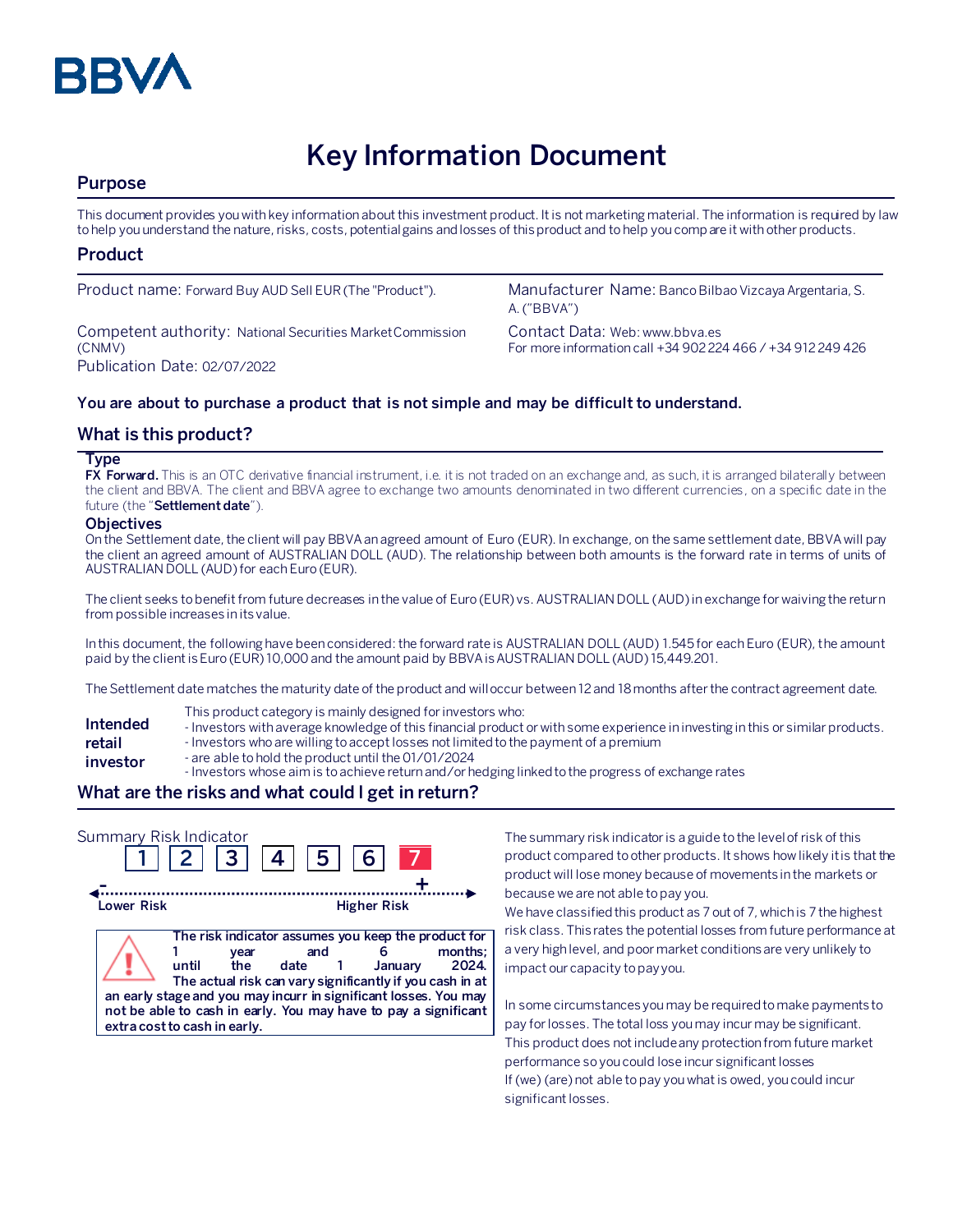### Performance Scenarios

Market developments in the future cannot be accurately predicted. The scenarios shown are only an indication of some of the p ossible outcomes based on recent returns. Actual returns could be lower.

| Nominal Amount EUR 10,000 |                                            |                |                                       |  |  |
|---------------------------|--------------------------------------------|----------------|---------------------------------------|--|--|
| <b>Scenarios</b>          |                                            | 1 year         | 1 year and 6 months final<br>maturity |  |  |
| Stress scenario           | What you might get back or pay after costs | EUR-2,262      | EUR-1.564                             |  |  |
|                           | Loss over nominal amount each year         | $-22.62%$      | $-10.69%$                             |  |  |
| Unfavourable<br>scenario  | What you might get back or pay after costs | <b>EUR-481</b> | <b>EUR-846</b>                        |  |  |
|                           | Loss over nominal amount each year         | $-4.81\%$      | $-5.71%$                              |  |  |
| Moderate<br>scenario      | What you might get back or pay after costs | <b>EUR110</b>  | <b>EUR241</b>                         |  |  |
|                           | Loss over nominal amount each year         | 1.10%          | 1.60%                                 |  |  |
| Favourable<br>scenario    | What you might get back or pay after costs | <b>EUR733</b>  | EUR1.470                              |  |  |
|                           | Loss over nominal amount each year         | 7.33%          | 9.55%                                 |  |  |

This table shows the money you could get back or pay over the next 1 year and 6 months, under different scenarios, assuming a Nominal Value of EUR 10,000.The scenarios shown illustrate how your Nominal Amount could perform. You can compare them with the scenarios of other products.The scenarios presented are an estimate of future performance based on evidence from the past on how the value of this investment Nominal Amount varies, and are not an exact indicator. What you get will vary depending on how the market performs and how long you keep the Nominal Amount/product.

The stress scenario shows what you might get back or pay in extreme market circumstances, and it does not take into account the situation where we are not able to pay you. The figures shown include all the costs of the product itself, and includes the costs of your advisor or distributor. The figures do not take into account your personal tax situation, which may also affect how much you get back.

# **What happens if BBVA is unable to pay out?**

The customer would suffer a financial loss. In addition, this product is not covered by the Deposit Guarantee Fund for Financial Institutions or any other guarantee system or guarantor.

In the event of the resolution of BBVA (the process that would apply if BBVA were unviable or if it were foreseeable that it would become unviable in the near future and for reasons of public interest and financial stability it is necessary to avoid it going bankrupt), this product could be converted into shares or the payment obligations undertaken by BBVA to the customer could be reduced and the customer could therefore suffer losses.

#### **What are the costs?**

The Reduction in Yield (RIY) shows what impact the total costs you pay will have on the performance of the product. The total costs take into account one-off, ongoing and incidental costs

The amounts shown here are the cumulative costs of the product itself, for three different holding periods. They include potential early exit penalties. The figures assume a Nominal Value of 10,000 EUR. he figures are estimates and may change in the future.

#### **Costs Over Time**

| Nominal Amount EUR 10,000       |                          |                                                                                       |
|---------------------------------|--------------------------|---------------------------------------------------------------------------------------|
| Scenarios                       | If you exit after 1 year | If you cash in at the end of the<br>recommended holding period 1 year<br>and 6 months |
| Total costs                     | EUR 121.39               | EUR 61.21                                                                             |
| Impact on return (RIY) per year | 1.21%                    | 0.41%                                                                                 |

# Composition of costs

The table below shows:

- the impact each year of the different types of costs on the performance of the product at the end of the recommended holding period;
- the meaning of the different cost categories.

| This table shows the impact on return per year |                                |          |                                                                                                                                                                                   |
|------------------------------------------------|--------------------------------|----------|-----------------------------------------------------------------------------------------------------------------------------------------------------------------------------------|
| One-off<br>costs                               | Entry costs                    | 0.41%    | The impact of the costs you pay when entering your investment. The impact of the costs already<br>included in the price. This includes the costs of distribution of your product. |
|                                                | Exit costs                     | 0.00%    | The impact of the costs of exiting your investment when it matures                                                                                                                |
| Ongoing<br>costs                               | Portfolio<br>transaction costs | $0.00\%$ | The impact of the costs of us buying and selling underlying investments for the product.                                                                                          |